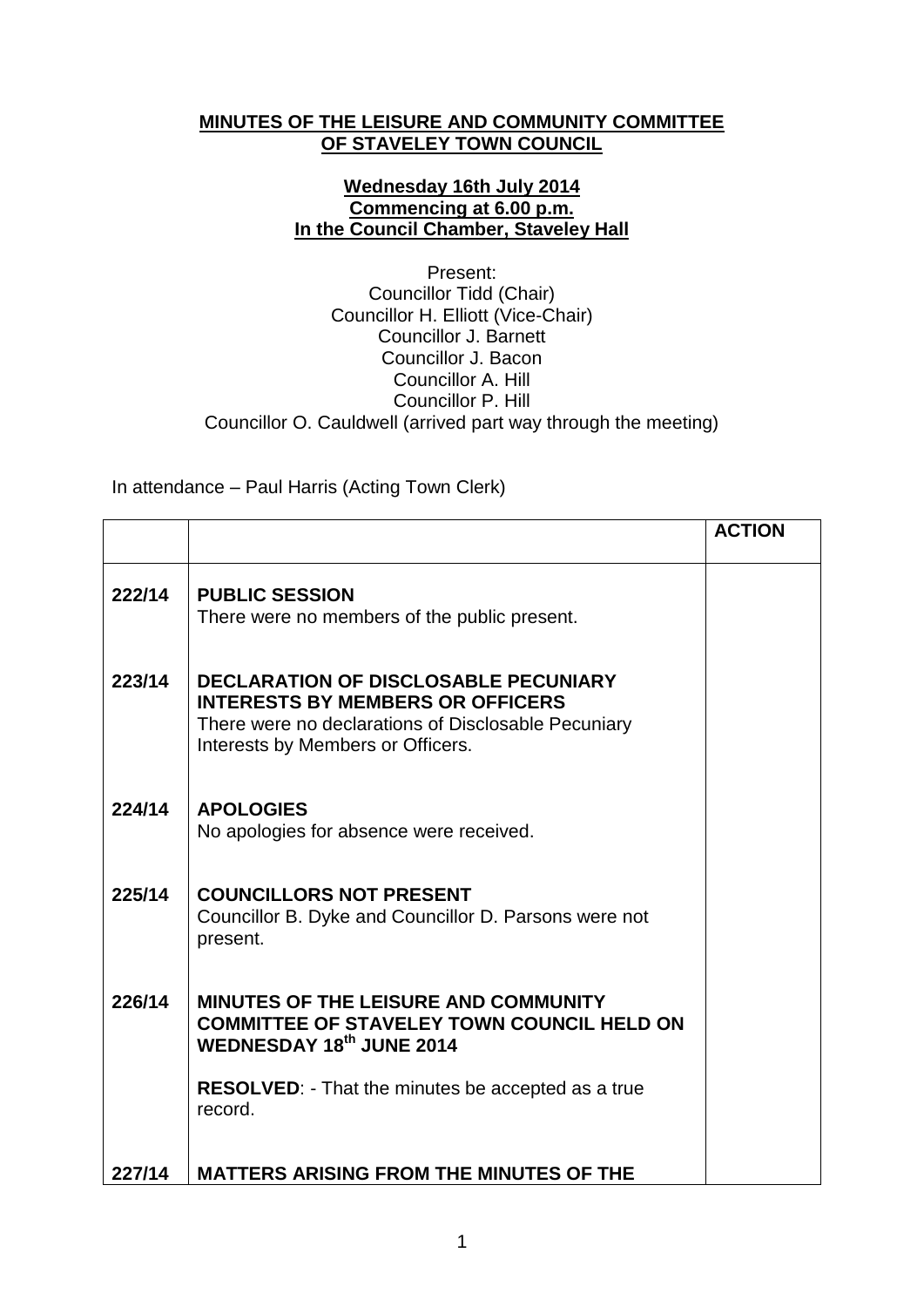|        | LEISURE AND COMMUNITY COMMITTEE OF STAVELEY<br>TOWN COUNCIL HELD ON WEDNESDAY 18TH JUNE<br>2014<br>124/14 – Councillor Hill wanted to clarify the £1000 was for<br>Staveley Town Council Annual Activities and was to be<br>spent on a World War 1 Activity as the Annual Activity for<br>this year.<br>Councillor J. Bacon mentioned that she had to put her<br>apologies in for the World War 1 Working Party Meeting<br>which was being held at Netherthorpe School at the same<br>time as this meeting. She said Councillor Don Parsons<br>would most likely be at the World War 1 Working Party<br>Meeting. Councillor Tidd asked if they should get an update<br>from Councillor Parsons as to what activity was being |  |
|--------|------------------------------------------------------------------------------------------------------------------------------------------------------------------------------------------------------------------------------------------------------------------------------------------------------------------------------------------------------------------------------------------------------------------------------------------------------------------------------------------------------------------------------------------------------------------------------------------------------------------------------------------------------------------------------------------------------------------------------|--|
|        | proposed for the World War 1 by the Working Party. It was<br>noted by Councillors that activity to commemorate World<br>War 1 was important and a was priority.                                                                                                                                                                                                                                                                                                                                                                                                                                                                                                                                                              |  |
|        | No further matters arising were raised.                                                                                                                                                                                                                                                                                                                                                                                                                                                                                                                                                                                                                                                                                      |  |
| 228/14 | <b>STAVELEY FEAST 2014</b><br>There was nothing to report under Staveley Feast 2014.                                                                                                                                                                                                                                                                                                                                                                                                                                                                                                                                                                                                                                         |  |
|        | It was proposed that the Staveley Feast should be taken off<br>the Leisure and Community Committee Agenda until next<br>year.                                                                                                                                                                                                                                                                                                                                                                                                                                                                                                                                                                                                |  |
|        | It was proposed that the Staveley Feast 2015 be put as an<br>item under the Speedwell Rooms Sub-Committee agenda.<br>Ideas could therefore be discussed with regard to family<br>entertainment at The Speedwell Rooms for the Feast 2015<br>prior to being discussed at The Leisure and Community<br>Committee.                                                                                                                                                                                                                                                                                                                                                                                                              |  |
| 229/14 | <b>SUMMER ACTIVITIES SCHEMES</b><br>The Acting Town Clerk informed Members that letters had<br>gone out informing parents of children's places. A couple of<br>schemes were already full. Councillor Tidd reported that<br>she had attended a meeting with the Summer Activities<br>Scheme staff on the $7th$ July. She mentioned that the uptake<br>for the Duckmanton Scheme was very poor and said if no<br>more applications were received by the closing date then the<br>Duckmanton Scheme would be cancelled.                                                                                                                                                                                                         |  |
| 230/14 | <b>COMMUNITY BONFIRE AND FIREWORK DISPLAY 2014</b><br>The Acting Town Clerk informed Members that the biggest                                                                                                                                                                                                                                                                                                                                                                                                                                                                                                                                                                                                                |  |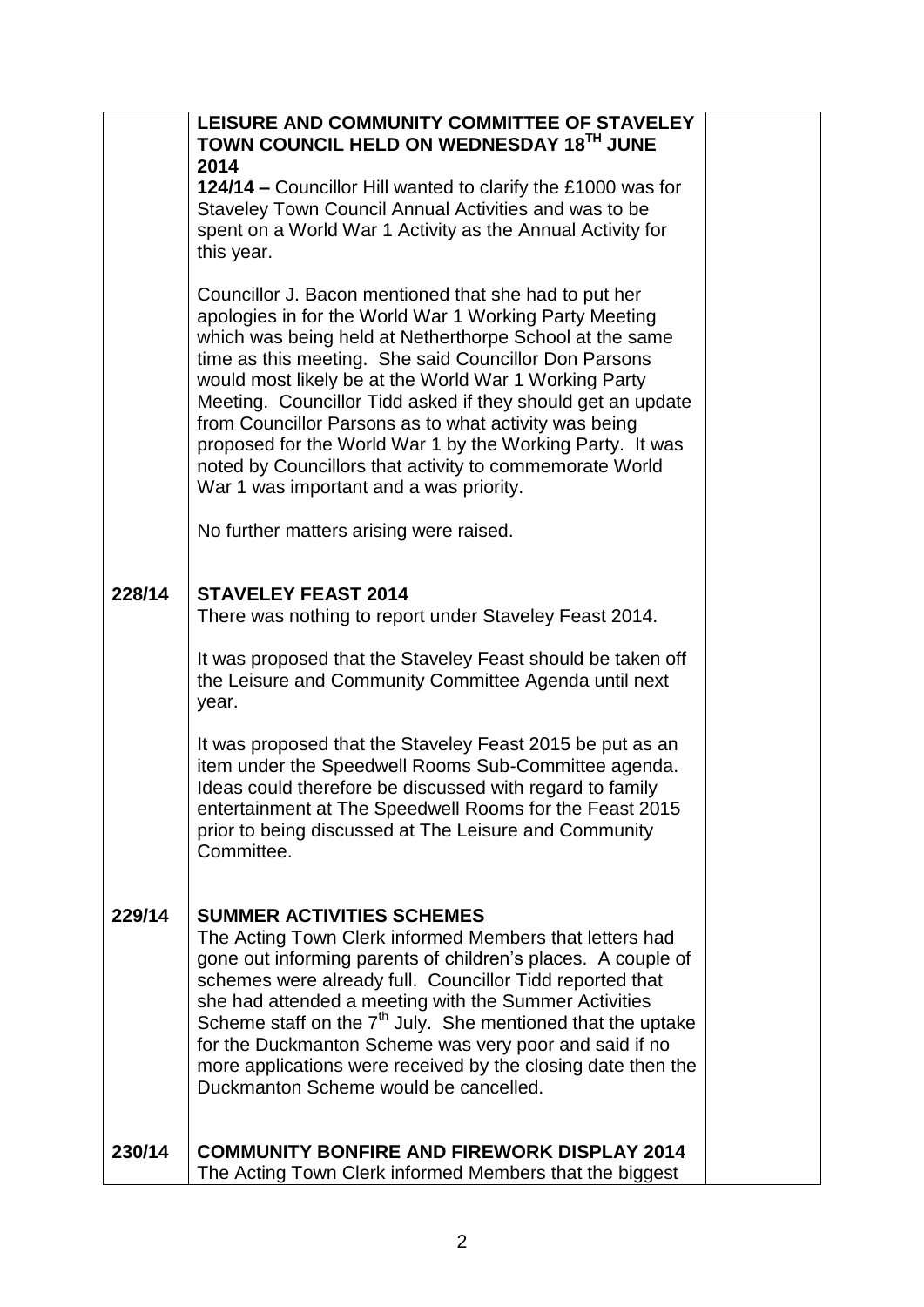|        | issue with the event was the health and safety issue with the<br>bonfire. The Health and Safety Consultant Keith Church<br>had been asked for his views on health and safety aspects<br>of the bonfire and firework display. The Acting Town Clerk<br>informed members that if the event was to go ahead he<br>would make sure it was properly staffed. |  |
|--------|---------------------------------------------------------------------------------------------------------------------------------------------------------------------------------------------------------------------------------------------------------------------------------------------------------------------------------------------------------|--|
|        | Councillor Hill referred to the past success of the community<br>bonfire and firework display and suggested King George V<br>Park as a venue for just a firework display this year.                                                                                                                                                                     |  |
|        | It was therefore proposed to approach Chesterfield Borough<br>Council with regard to using King George V Park as a venue<br>for a firework display for this year.                                                                                                                                                                                       |  |
|        | It was also proposed to make this a bigger event if King<br>George V Park could be utilised to incorporate the<br>Speedwell Rooms with bar and family disco afterwards.                                                                                                                                                                                 |  |
|        | Councillor Cauldwell arrived at this point in the meeting.                                                                                                                                                                                                                                                                                              |  |
|        | <b>RECOMMENDED:</b> That Saturday the $1st$ November be the<br>date for holding the event.                                                                                                                                                                                                                                                              |  |
| 231/14 | <b>REMEMBRANCE DAY PARADE 2014</b><br>The Remembrance Day event was discussed. The Parade<br>would be held on Sunday 9 <sup>th</sup> November. It was discussed<br>as to whether the Speedwell Rooms should be used for the<br>buffet after the service.                                                                                                |  |
|        | It was proposed and seconded that the dignatories and<br>members of the public attending the parade and service be<br>invited back to the Speedwell Rooms afterwards for<br>refreshments.                                                                                                                                                               |  |
| 232/14 | <b>ALLOTMENTS</b><br>The Acting Town Clerk informed members that quotations<br>had been received and these had been passed to the next<br>meeting of the Policy, Finance and Publicity Committee.                                                                                                                                                       |  |
|        | Councillor Tidd asked the Acting Town Clerk to get in touch<br>with Cascade regarding the official opening of the Affordable<br>Eco Homes Site.                                                                                                                                                                                                         |  |
| 233/14 | <b>LIVE AND LOCAL</b><br>The summary menu of potential shows for the Speedwell<br>Rooms was discussed, but Members felt none of the shows                                                                                                                                                                                                               |  |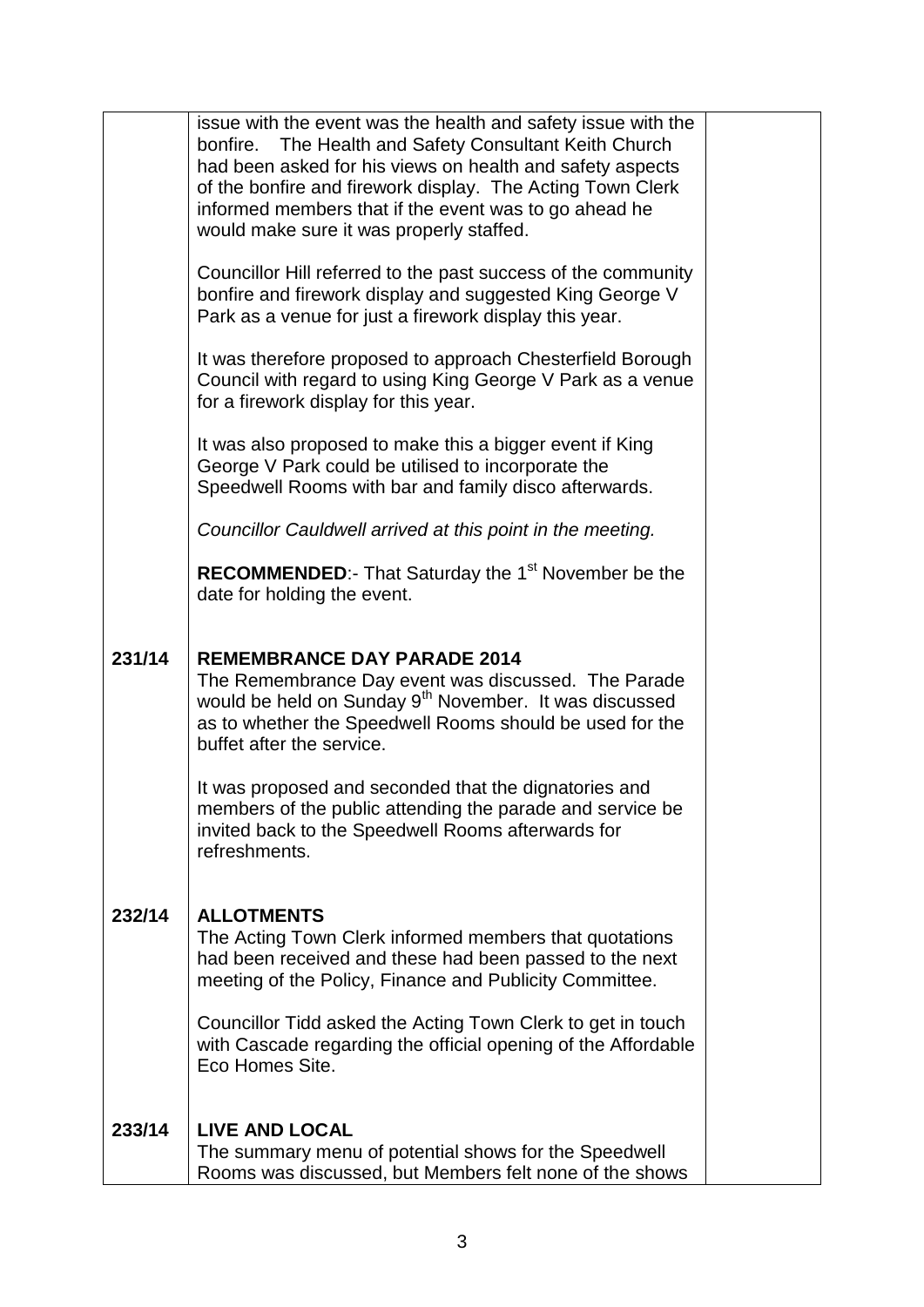|        | mentioned were suitable.                                                                                                                                                                                                                                                                                                                                                                                                                                                                                                                                                                                           |  |
|--------|--------------------------------------------------------------------------------------------------------------------------------------------------------------------------------------------------------------------------------------------------------------------------------------------------------------------------------------------------------------------------------------------------------------------------------------------------------------------------------------------------------------------------------------------------------------------------------------------------------------------|--|
|        | Councillor A. Hill suggested a concert with songs from 1914-<br>1918 should be staged at the Speedwell Rooms to<br>commemorate World War 1, but having looked through the<br>potential shows from Live and Local, nothing was listed to<br>that effect. He suggested that the Speedwell Rooms Sub-<br>Committee should look into organising this utilising some of<br>the £1000 monies allocated to the World War 1 activities.                                                                                                                                                                                    |  |
|        | It was proposed and seconded to put on an Halloween<br>Disco/Fancy Dress/Best Pumpkin evening at The Speedwell<br>Rooms.                                                                                                                                                                                                                                                                                                                                                                                                                                                                                           |  |
| 234/14 | <b>COMMUNITY AWARDS</b><br>Councillor A. Hill informed members about he had visited the<br>Armed Forces Weekend at Pools Brook Country Park and<br>asked whether the Armed Forces and Veterans Association<br>had ever received a Community Award. He felt that the<br>Association was worthy of an award with all their hard work<br>in and around Staveley. Councillor Tidd suggested that<br>organisations/people be put forward for community awards<br>but would then be invited to attend an annual presentation<br>evening at The Speedwell Rooms in conjunction with the<br>Arts and Crafts presentations. |  |
|        | Councillor H. Elliott also nominated The Den for a<br>community award with the work with young children and<br>teachers on an allotment at Inkersall.                                                                                                                                                                                                                                                                                                                                                                                                                                                              |  |
|        | It was therefore proposed and seconded that The Armed<br>Forces and Veterans Association and The Den be put<br>forward for Community Awards.                                                                                                                                                                                                                                                                                                                                                                                                                                                                       |  |
| 235/14 | STAVELEY TOWN COUNCIL ARTS AND CRAFTS<br><b>COMPETITION 2014</b><br>Councillor A. Hill informed members that the Arts and Crafts<br>Competition Presentation Evening 2014 was again a<br>resounding success. Councillor Tidd thanked members<br>involved for organising the buffet and disco. Councillor A.<br>Hill also thanked two members of the public who had been<br>involved on the evening and recommended that contact<br>details should be obtained and they be sent Thank You<br>cards. Mrs. A. Green from Netherthorpe School should also<br>be sent a Thank You card for her help on the evening.     |  |